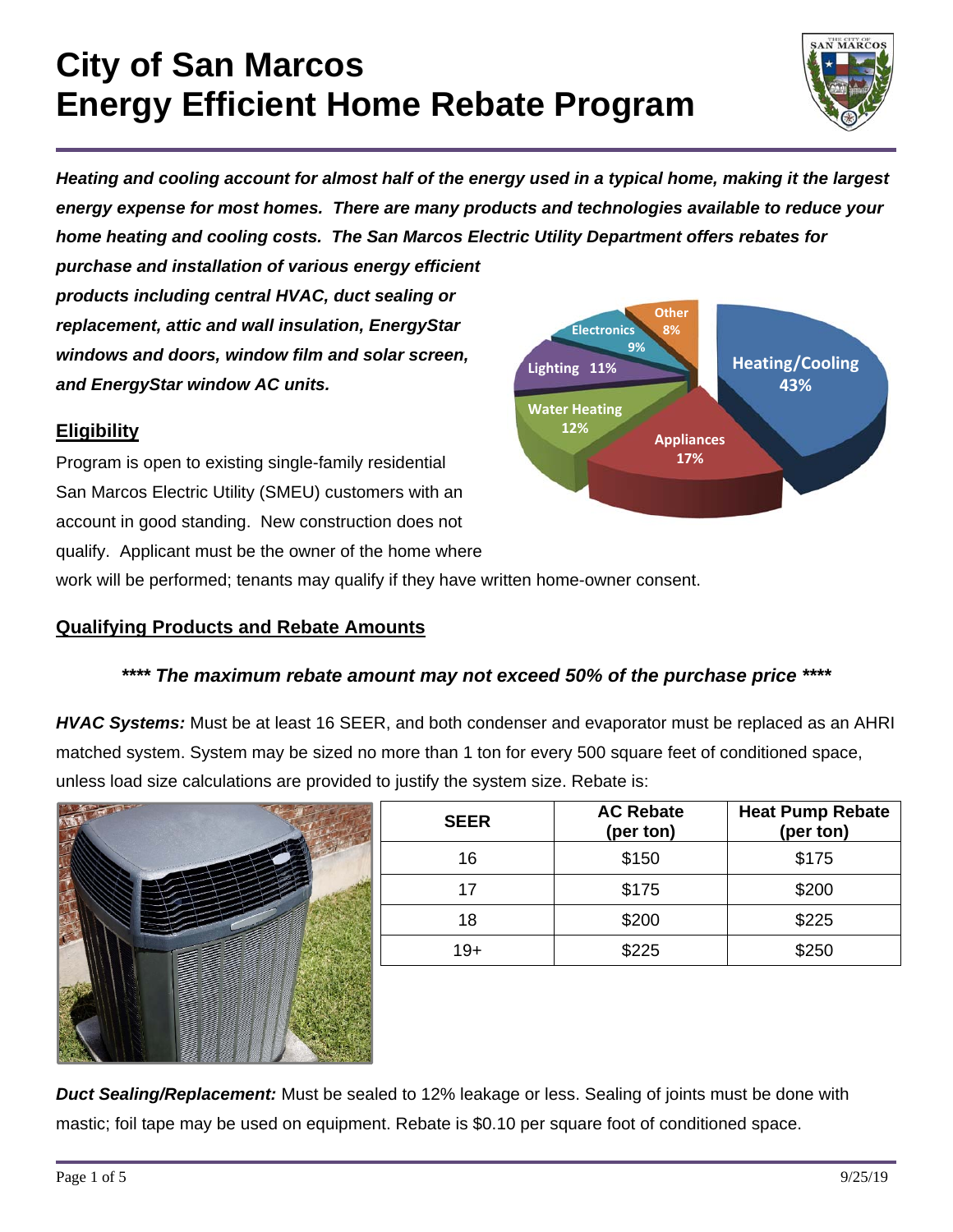

*Attic Floor Insulation:* Must achieve a minimum rating of R-38. Rebate applicable to conditioned spaces only. Rebate = (square feet of attic space) x (R-value added) x (0.0075).

*Attic Spray Foam:* Must be applied to minimum depth of 3.5 inches. Open cell foam only. Rebate applicable to both conditioned and unconditioned spaces. Rebate = (square feet of application area) x (R-value added) x (0.0225).



*Wall Insulation:* Must achieve a minimum rating of R-13. Rebate

applicable to conditioned spaces only, on exterior walls. Spray foam (if used) must be open cell foam. Rebate = (square feet of wall space)  $x$  (R-value added)  $x$  (0.0225).



*Windows and Doors:* Must meet current EnergyStar Standards for the Southern Climate Zone. Rebate is \$1.50 per square foot.

*Window Film:* Must be specified as a heat control or heat block product, and must be rated for at least 50% solar heat rejection. Rebate is \$0.30 per square foot.

*Solar Screen:* Must be specified as a heat control or heat block product, and must be rated for at least 60% solar heat rejection. Rebate is \$0.30 per square foot.

*Window AC Units:* Must meet or exceed current EnergyStar standards. Rebate is 30% of purchase price.

#### **Rebate Process**

- **Step 1:** Customer contacts the City to schedule a free energy audit. City staff will provide recommendations on energy-saving measures and applicable rebates.
- **Step 2:** Customer purchases qualified products and has them installed. Products must be installed per City code, and applicant/contractor must obtain required permits and inspections.
- **Step 3:** No more than 90 days after purchase, customer submits completed rebate application along with dated and itemized sales receipts, and other required documentation.
- **Step 4:** City staff conducts a follow-up inspection to verify installation.
- **Step 5:** Rebate is issued as a credit on customer's utility bill.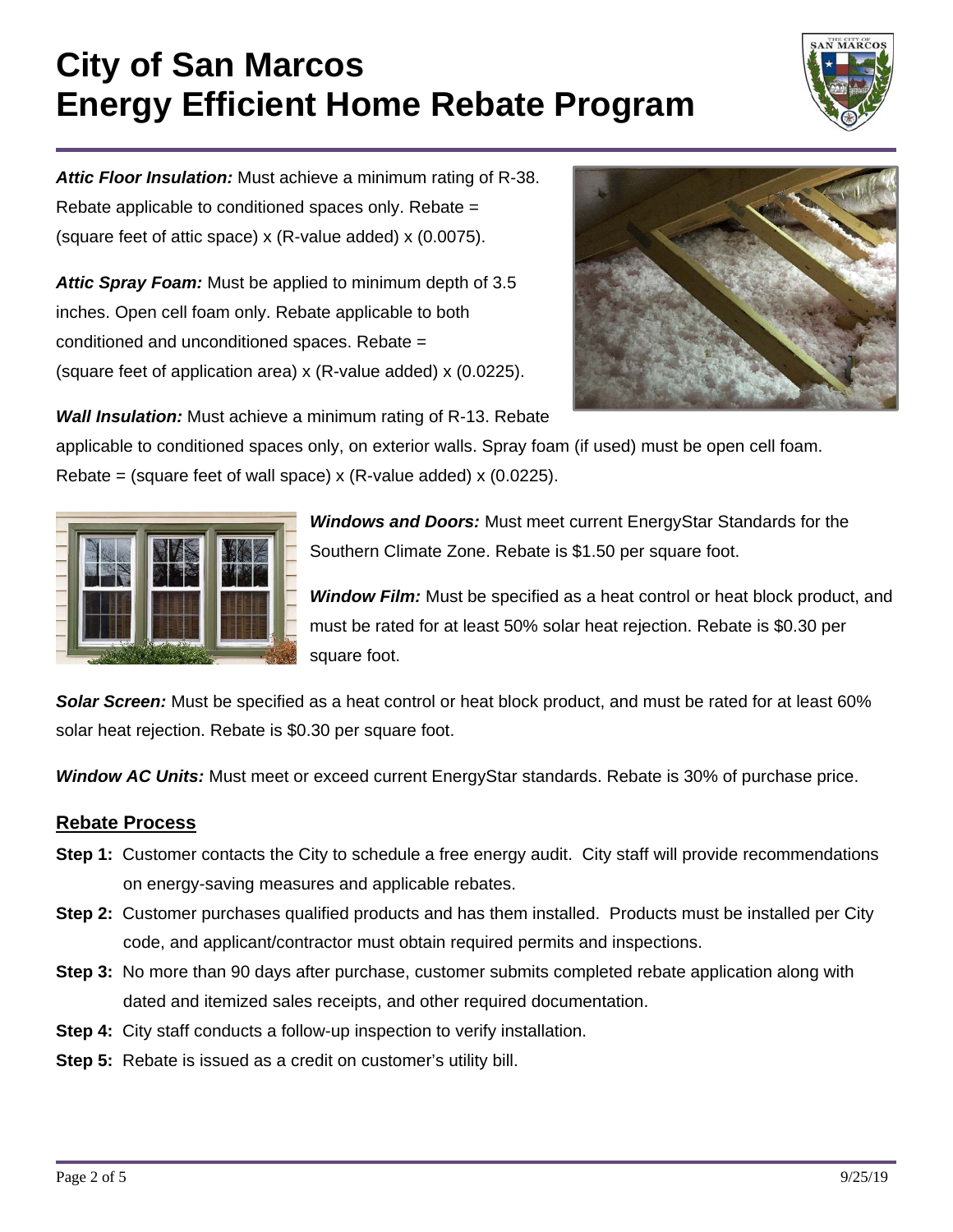

### **Additional Terms**

- Rebates are offered on a first come/first serve basis and are subject to availability of funds.
- SMEU may alter program requirements at any time without prior notice.
- SMEU reserves the right to deny any application or refuse incentive payment for systems that do not meet all program requirements.
- Rebated products must be installed within the SMEU service area, and must remain in use at the specified address for the lifetime of the product.
- Rebates of \$600 or more will be reported to the IRS. Applicant must submit a completed W-9 Request for Taxpayer Identification Number and Certification form.
- Rebate amount is pre-tax and is for purchase of new equipment and installation only. Rebate is not applicable to used equipment, maintenance agreements, warranties or any other items.
- Applicant and contractors must comply with applicable local, state and federal regulations, and must obtain all required permits and inspections.
- If property is leased, applicant is responsible for obtaining approval from the property owner for modifications made to the property.
- The City of San Marcos does not endorse specific brands, products, contractors or dealers; nor does it guarantee materials, workmanship, performance or durability of rebated products.

**For more information call 512-393-8310 or email jklein@sanmarcostx.gov** 

**Send completed application packet to: City of San Marcos Public Services - Conservation Dept. 630 East Hopkins San Marcos, TX 78666**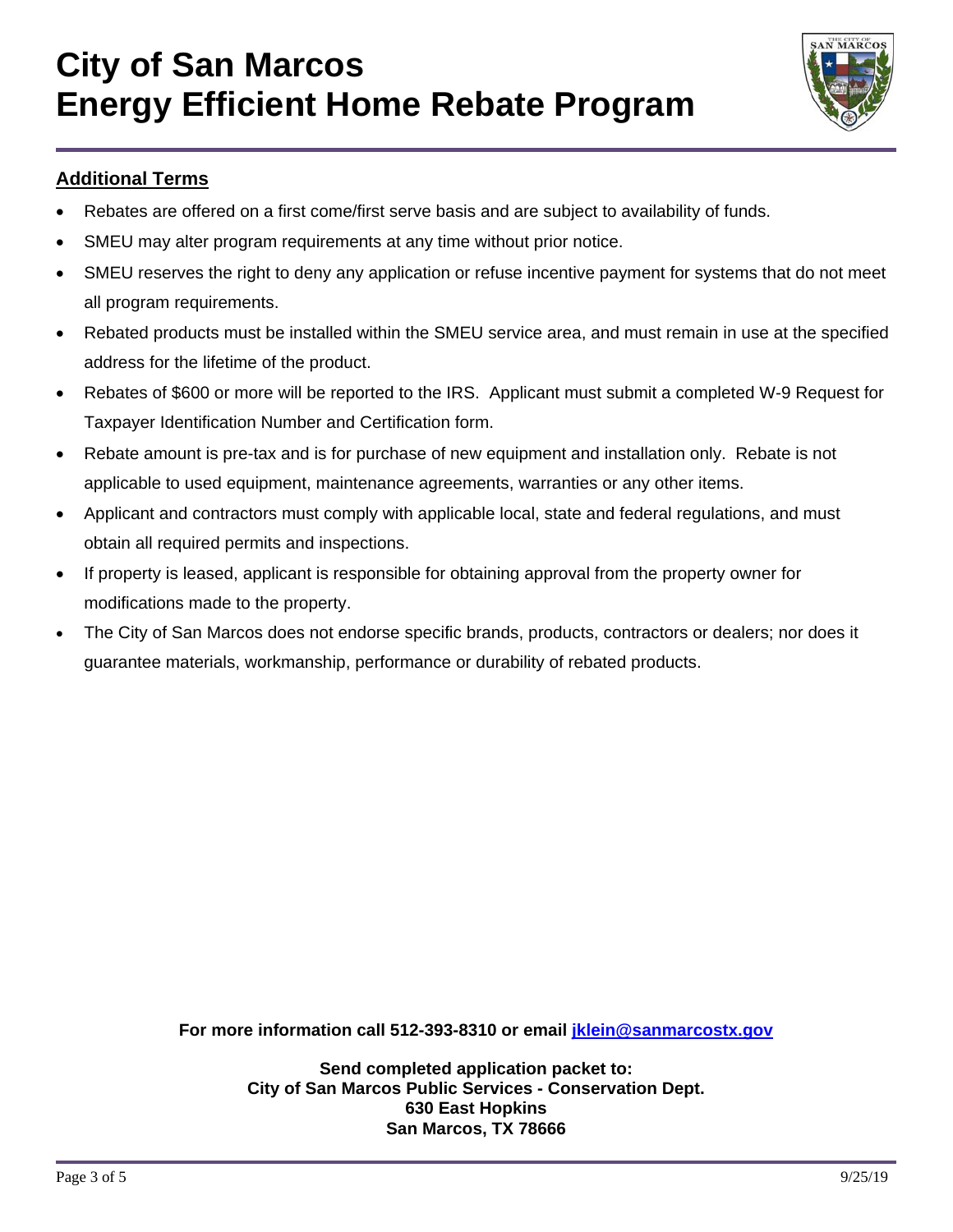

*Please complete applicable sections, and leave other sections blank. Attach itemized invoices or receipts, along with other documentation as specified for each section. Incomplete applications will be returned to applicant. In order to qualify, completed application must be received within 90 days after purchase date.* 

#### **Customer Information**

|                                                                                                         | Homeowner _________ Property mgr _________ Renter _______ (requires owner or property mgr consent) |  |                                       |
|---------------------------------------------------------------------------------------------------------|----------------------------------------------------------------------------------------------------|--|---------------------------------------|
|                                                                                                         |                                                                                                    |  |                                       |
|                                                                                                         |                                                                                                    |  |                                       |
|                                                                                                         |                                                                                                    |  |                                       |
|                                                                                                         |                                                                                                    |  |                                       |
|                                                                                                         |                                                                                                    |  |                                       |
| <b>Contractor Information (if applicable)</b>                                                           |                                                                                                    |  |                                       |
|                                                                                                         |                                                                                                    |  |                                       |
|                                                                                                         |                                                                                                    |  |                                       |
|                                                                                                         |                                                                                                    |  |                                       |
|                                                                                                         |                                                                                                    |  |                                       |
|                                                                                                         |                                                                                                    |  |                                       |
| <b>HVAC System</b>                                                                                      |                                                                                                    |  |                                       |
| Type: □ Central HVAC □ Heat Pump                                                                        |                                                                                                    |  | Conditioned space (sq ft): __________ |
|                                                                                                         |                                                                                                    |  |                                       |
| Square footage per ton (conditioned space / size): ____________ (if less than 500 sq ft per ton, attach |                                                                                                    |  |                                       |
| load size calculations showing justification for system size)                                           |                                                                                                    |  |                                       |
|                                                                                                         |                                                                                                    |  |                                       |
| City of San Marcos permit #: _____________________ Date passed permit inspection: __________________    |                                                                                                    |  |                                       |
| <b>Duct Sealing</b>                                                                                     |                                                                                                    |  |                                       |
| Number of HVAC systems: ___________                                                                     |                                                                                                    |  |                                       |
| Square footage serviced by each system: System 1 _________ System 2 _______ System 3 _______            |                                                                                                    |  |                                       |
| % leakage before sealing: ___________                                                                   |                                                                                                    |  | % leakage after sealing: ___________  |